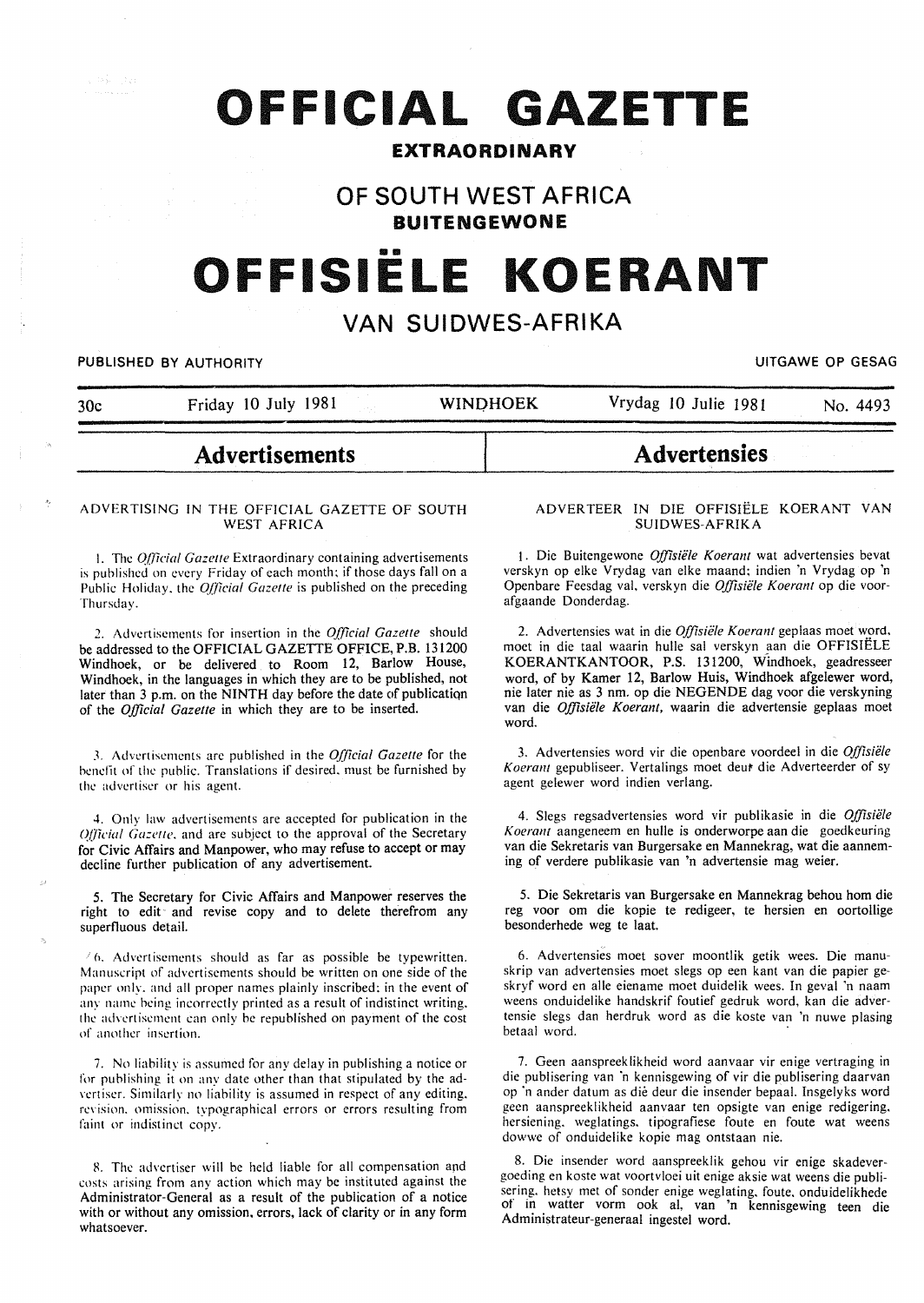9. The subscription for the *Official Gazette* is RJ2,50 per annum, post free in this Territory and the Republic of South Africa, obtainable from Messrs. The Suidwes-Drukkery Limited, P.O. Box 2196, Windhoek. Postage must be prepaid by overseas subscribers. Single copies of the *Official Gazette* may be obtained from The 3uidwes-Drukkery, Limited, P. 0. Box 2196, Windhoek, at the p• ice of 30 c per copy. Copies are kept in stock for only two years.

I 0. The charge for the insertion of notices is as follows and is pt yable in the form of cheques, bills, postal or money orders:

#### LIST OF FIXED TARIFF RATES

| Standardised notices                                                                                                                                                                                                                                 | Rate per<br>insertion |
|------------------------------------------------------------------------------------------------------------------------------------------------------------------------------------------------------------------------------------------------------|-----------------------|
|                                                                                                                                                                                                                                                      | R                     |
| Administration of Estates Acts notices: Forms J. 297                                                                                                                                                                                                 |                       |
|                                                                                                                                                                                                                                                      | 2.00                  |
|                                                                                                                                                                                                                                                      | 5,00                  |
|                                                                                                                                                                                                                                                      | 5,00                  |
| Change of name (four insertions)                                                                                                                                                                                                                     | 25,00                 |
|                                                                                                                                                                                                                                                      | 6,00                  |
|                                                                                                                                                                                                                                                      |                       |
| Insolvency Act and Company Acts notices: J 28, J 29,                                                                                                                                                                                                 |                       |
|                                                                                                                                                                                                                                                      | 4,00                  |
| N.B. - Forms 2 and 6 - additional statements ac-<br>cording to word count table, added to the basic<br>tariff.                                                                                                                                       |                       |
|                                                                                                                                                                                                                                                      | 2,00                  |
| Naturalisation notices (including a reprint for the ad-                                                                                                                                                                                              |                       |
|                                                                                                                                                                                                                                                      |                       |
|                                                                                                                                                                                                                                                      | 2.00                  |
| Slum Clearance Court notices, per premises                                                                                                                                                                                                           | 4,00                  |
| Third party insurance claims for compensation<br>Unclaimed moneys - only in the extraordinary<br>Official Gazette, closing date 15 January (per en-                                                                                                  | 2,50                  |
| try of "name, address and amount")                                                                                                                                                                                                                   | 0.80                  |
| Non-standardised notices                                                                                                                                                                                                                             |                       |
| Company notices:                                                                                                                                                                                                                                     |                       |
| Short notices: Meetings, resolutions, offer of com-<br>promise, conversion of company, voluntary<br>windings-up; closing of transfer or members'<br>registers and/or declaration of dividends<br>Declaration of dividend with profit statements, in- | 11,00                 |
| Long notices: Transfers, changes with respect to                                                                                                                                                                                                     | 25,00                 |
| shares or capital, redemptions, resolutions, volun-                                                                                                                                                                                                  |                       |
|                                                                                                                                                                                                                                                      | 37,00                 |
| Liquidator's and other appointees' notices<br>Liquor Licence notices (in extraordinary Gazettes,<br>viz. June/Tvl, November/Cape, January/O.F.S.,                                                                                                    | 7.00                  |
| April/Natal), per bilingual application                                                                                                                                                                                                              | 7.00                  |
|                                                                                                                                                                                                                                                      |                       |
| Orders of the Court:                                                                                                                                                                                                                                 |                       |
| Provisional and final liquidations or sequestra-                                                                                                                                                                                                     |                       |
|                                                                                                                                                                                                                                                      | 14,00                 |
| Reductions or changes in capital mergers, offer of                                                                                                                                                                                                   |                       |
|                                                                                                                                                                                                                                                      | 37,00                 |
| Judicial managements, curator bonis and similar                                                                                                                                                                                                      |                       |
|                                                                                                                                                                                                                                                      |                       |
|                                                                                                                                                                                                                                                      | 37,00                 |
|                                                                                                                                                                                                                                                      | 4,00                  |
| Supersessions and discharge of petitions (J 158)                                                                                                                                                                                                     | 4,00                  |
| Sales in execution and other public sales:                                                                                                                                                                                                           |                       |
|                                                                                                                                                                                                                                                      | 18,00                 |
| Public auctions, sales and tenders:                                                                                                                                                                                                                  |                       |
|                                                                                                                                                                                                                                                      | 6,00                  |
|                                                                                                                                                                                                                                                      | 15,00                 |
|                                                                                                                                                                                                                                                      |                       |

9. Die jaarlikse intekengeld op die *Offisiele Koerant* is R 12.50 posvry in hierdie Gebied en die Republiek van Suid-Afrika, verkrygbaar by die here Die Suidwes-Drukkery Beperk, Posbus 2196, Windhoek. Oorsese intekenaars moet posgeld vooruit betaal. Enkel eksemplare van die *Offisiële Koerant* is verkrygbaar van die here Die Suidwes-Drukkery Beperk, Posbus 2196, Windhoek, teen 30c per eksemplaar: Eksemplare word vir slegs twee jaar in voorraad gehou.

10. Die koste vir die plasing van kennisgewings is soos volg en is betaalbaar by wyse van tjeks, wissels, pos- of geldorders:

# LYS VAN VASTE TARIEWE

| Gestandaardiseerde kennisgewings                                                                                                                                                                  | Tarief per<br>plasing |
|---------------------------------------------------------------------------------------------------------------------------------------------------------------------------------------------------|-----------------------|
|                                                                                                                                                                                                   | R                     |
|                                                                                                                                                                                                   | 6.00<br>5.00          |
| Boedelwettekennisgewings: Vorms J. 297, J. 295, J.                                                                                                                                                | 2.00                  |
| Derdeparty-assuransie-eise om skadevergoeding<br>Insolvensiewet- en maatskappywettekennisgewings: J                                                                                               | 2.50<br>4.00          |
|                                                                                                                                                                                                   |                       |
| L.W. - Vorms 2 en 6 - bykomstige verklarings<br>volgens woordetal-tabel, toegevoeg tot die basiese<br>tarief.                                                                                     |                       |
| Naamsverandering (vier plasings)<br>Naturalisasiekennisgewings (insluitende 'n herdruk vir                                                                                                        | 25.00                 |
| Onopgeëiste geld - slegs in die buitengewone $Off$ .                                                                                                                                              | 2.00                  |
| siële Koerant, sluitingsdatum 15 Januarie (per in-                                                                                                                                                |                       |
| skrywing van "naam, adres en bedrag")                                                                                                                                                             | 0.80                  |
|                                                                                                                                                                                                   | 5,00                  |
| Slumopruimingshofkennisgewings, per perseel                                                                                                                                                       | 4,00                  |
| Verlore lewensversekeringspolisse                                                                                                                                                                 | 2.00                  |
| Nie-gestandaardiseerde kennisgewings<br>Dranklisensie-kennisgewings (in buitengewone Offi-<br>siële koerante, t.w. Junie/Tvl. November/Kaap,<br>Januarie/O.V.S., April/Natal) per tweetalige aan- | 7.00                  |
|                                                                                                                                                                                                   |                       |
| Geregtelike en ander openbare verkope:                                                                                                                                                            |                       |
|                                                                                                                                                                                                   | 18,00                 |
| Openbare veilings, verkope en tenders:                                                                                                                                                            |                       |
|                                                                                                                                                                                                   | 6.00                  |
|                                                                                                                                                                                                   | 15.00                 |
|                                                                                                                                                                                                   | 23,00                 |
| Handelsmerke in Suidwes-Afrika                                                                                                                                                                    | 11.00                 |
| Likwidateurs en ander aangesteldes se kennisgewings                                                                                                                                               | 7.00                  |
| Maatskappykennisgewings:<br>Kort kennisgewings: Vergaderings, besluite, aan-<br>bod van skikking, omskepping van maatskappy,                                                                      |                       |
| vrywillige likwidasies, ens.; sluiting van oordrag-                                                                                                                                               |                       |
| of lederegisters en/of verklarings van dividende<br>Verklaring van dividende met profytstate, notas in-                                                                                           | 11,00                 |
| Lang kennisgewings: Oordragte, veranderings met<br>betrekking tot aandele of kapitaal, aflossings, be-                                                                                            | 25,00                 |
| sluite, vrywillige likwidasies                                                                                                                                                                    | 37,00                 |
| Orders van die Hof:                                                                                                                                                                               |                       |
| Voorlopige en finale likwidasies of sekwestrasies<br>Verlatings of veranderings in kapitaal, samesmel-                                                                                            | 14.00                 |
| tings, aanbod van skikking<br>Geregtelike besture, kurator bonis en soortgelyke                                                                                                                   | 37.00                 |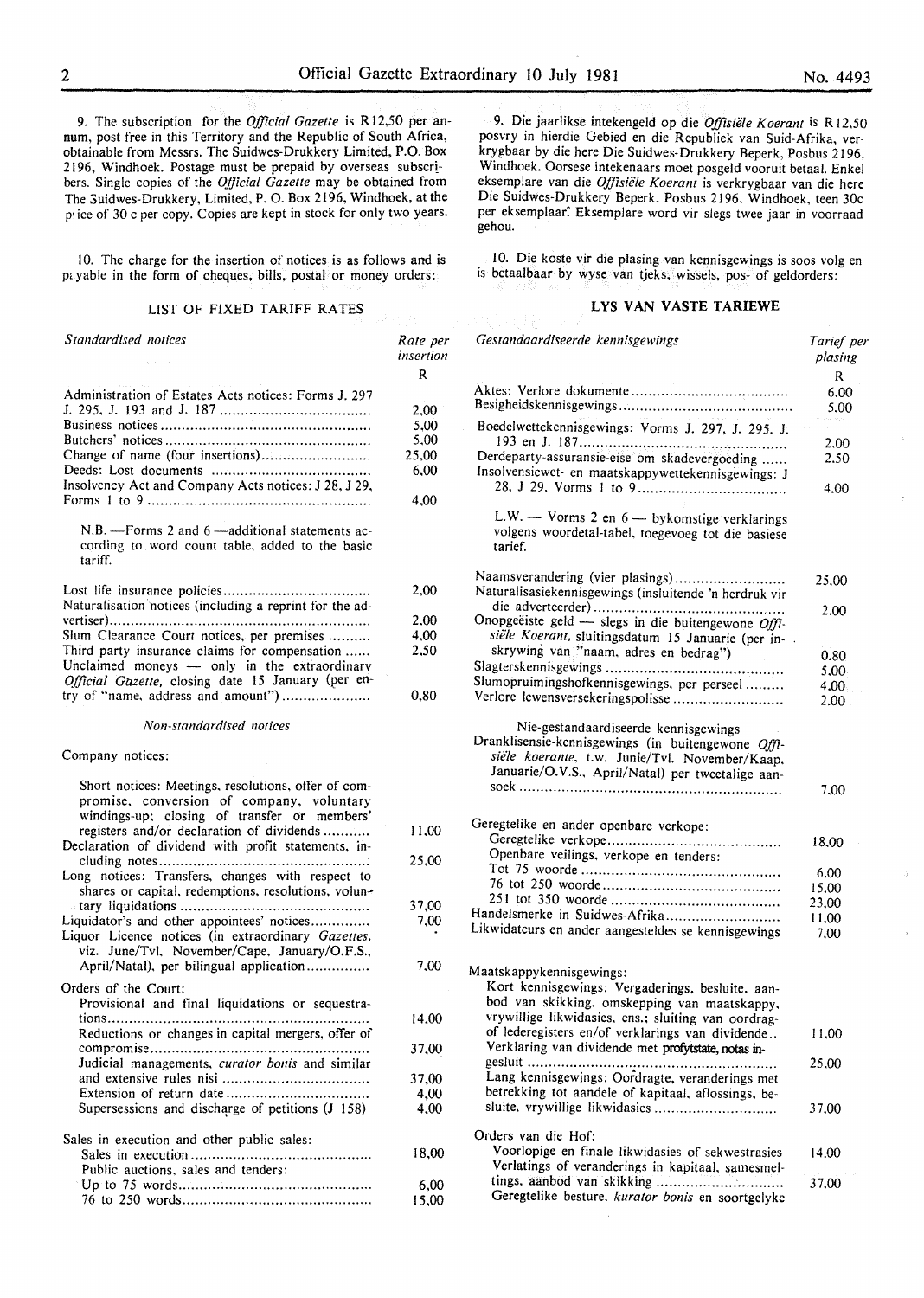|                                  | 23.00 |
|----------------------------------|-------|
| Trade marks in South West Africa | 11,00 |

#### Vorm/Form J 187

# LIQUIDATION AND DISTRIBUTION ACCOUNTS IN DECEASED ESTATES LYING FOR INSPECTION

In terms of section 35(5) of Act 66 of 1965, notice is hereby given that copies of the liquidation and distribution accounts (first and final, *'unless otherwise stated)* in the estates specified below will be open for the inspection of all persons interested therein for a period of 21 days (or shorter or longer *if specially stated)* from the date specialed or from the date of publication hereof, whichever may be the later, and at the offices of the Masters and Magistrates as stated.

Should no objection thereto be lodged with the Masters concerned during the specified period, the executors will proceed to make payments in accordance with the accounts.

236/80 - GOLDBECK Walter Georg 510302 50ll 00 5 Windhoek Windhoek K. Nieft c/o Keller & Neuhaus Trust Co. (Pty) Ltd. Windhoek

377/80 - POTGIETER Johannes Petrus 2009275004009 Tsumeb Supplementêre Tsumeb Windhoek Barclays-Nasionale Bank Beperk Windhoek

37/81 - POTGIETER Petrus Gerhardus 2303035008008 Grootfontein distrik Grootfontein distrik Grootfontein Windhoek Barclays National Bank Limited Windhoek

415/80- TAUAARD Hendrik Jacobus 060305 5027 00 8 Posbus 410 Tsumeb Maria Elizabeth Taliaard (ook bekend as Maria Isobel) (gebore Oosthuizen) 230223 0010 00 9 Tsumeb Windhoek Bardays-Nasionale Bank Beperk Windhoek

521/80 - DU PREEZ Gideon Jacobus 130120 5017 00 8 Ariamsvlei Du Preez Jacoba Elizabeth 210715 0005 00 8 Karasburg Windhoek Barclays National Bank Limited Windhoek

421/79 - SCHULZE Gerhard Wilhelm 200322 5015 00 9 Usakos Amended 14 days Usakos Windhoek Barclays National Bank Limited Windhoek

442/80- VAN ZYL Daniel Benjamin 220622 5023 00 2 Otjiwarongo Gesie van Zyl (gebore Kotze) 230321 0012 00 7 Otjiwarongo Windhoek Barclays-Nasionale Bank Beperk Windhoek

## Vorm/Form No. 517

# NOTICE TO CREDITORS IN DECEASED ESTATES

All persons having claims against the estates specified in the schedule, are called upon to lodge their claims with the executors concerned within a period of 30 days (or otherwise as indicated) from the date of publication hereof.

229/81 - ELLIOT Elizabeth 18 November 1919 Omaruru 16 May 1981 Windhoek SWA

224/81- VAN ZYL Johannes Hermanuns 23 09 1937 370923 5005 00 9 Plaas Klein Okatjeru, distr. Otjiwarongo 14 05 1981 Eksekuteurs: Standard Bank SWA Bpk Windhoek 30 dae Windhoek Suidwes-Afrika

|                                                    | 37.00 |
|----------------------------------------------------|-------|
|                                                    | 4.00  |
| Tersydestellings en afwysings van petisies (J 158) | 4.00  |

## LIKWIDASIE- EN DISTRIBUSffiREKENING IN BESTORWE BOEDELS WAT TER INSAE LE

Ingevolge artikel 35(5) van Wet 66 van 1965, word hierby kennis gegee dat duplikate van die likwidasie- en distribusierekenings (eerste en finale, *tensy anders vermeld)* in die boedels hieronder vermeld, in die kantore van die Meesters en Landdroste soos vermeld en gedurende 'n tydperk van 21 dae (of korter of Ianger *indien spesiaal vermeld)* vanaf gemelde datums of vanaf datum van publikasie hiervan, as dit later is, ter insae lê van alle persone wat daarby belang het.

Indien binne genoemde tydperk geen besware daarteen by die be- ·okke Meesters ingedien word nie, gaan die eksekuteurs oor tot die tbetalings ingevolge gemelde rekenings.

3/81- STEYNBERG Jan Petrus 240616 5010 00 7 Windhoek Steynberg Theodora Cornelia 250510 0040 00 I Windhoek Barclays-Nasionale Bank Beperk Windhoek

 $6/82$  - VON WIELLIGH Jan Petrus 130419 5003 00 4 Plaas Kuduberg, Distrik Karasburg Johanna Janetje von Wielligh (gebore Burden) 141012 0002 00 l Karasburg Windhoek Rissik & Cox, Karasburg

159/81 - RABEHL Else Elise Frondenberg, West Germany Windhoek Barclays National Bank Limited Windhoek.

119/81 - NEL Anna Maria Susanna 080809-0100-10-7 Plaas Beatrix, Outjo Distrik Windhoek Barclays-Nasionale Bank Beperk Windhoek.

47/81 - GRETSCHEL Elsa Annemarie 190917-0001-00-3 Swakopmund Windhoek Barclays National Bank Limited Windhoek

514/80- BURGER Erens Phillipus 031122 5018 00 2 Platveld Otjiwarongo Burger Johanna Wilhelmina Alida 940218 01 0001 4 Otjiwarongo Windhoek Barclays-Nasionale Bank Beperk Windhoek

464/79- MOSTERT Willem Andries 080722-5011-00-4 Erf Nr. 235, Karasburg Hendrina Johanna Mostert 121027-0024-00-7 Karasburg Windhoek Barclays National Bank Limited Windhoek

#### KENNISGEWING AAN KREDITEURE IN BESTORWE BOEDELS

Aile persone wat vorderinge het teen die boedels in die bylae vermeld, word versoek om sodanige vorderings binne 'n tydperk van 30 dae (of andersins soos aangedui) vanaf die datum van publikasie hiervan by die betrokke eksekuteurs in te lewer.

214/81 - LOMBAARD (wewenaar) Louis Christiaan 04 09 1895 950904 5005 00 7 Gobabis 08 04 1981 Die Standard Bank SW A Beperk Windhoek 30 dae Windhoek Suidwes-Afrika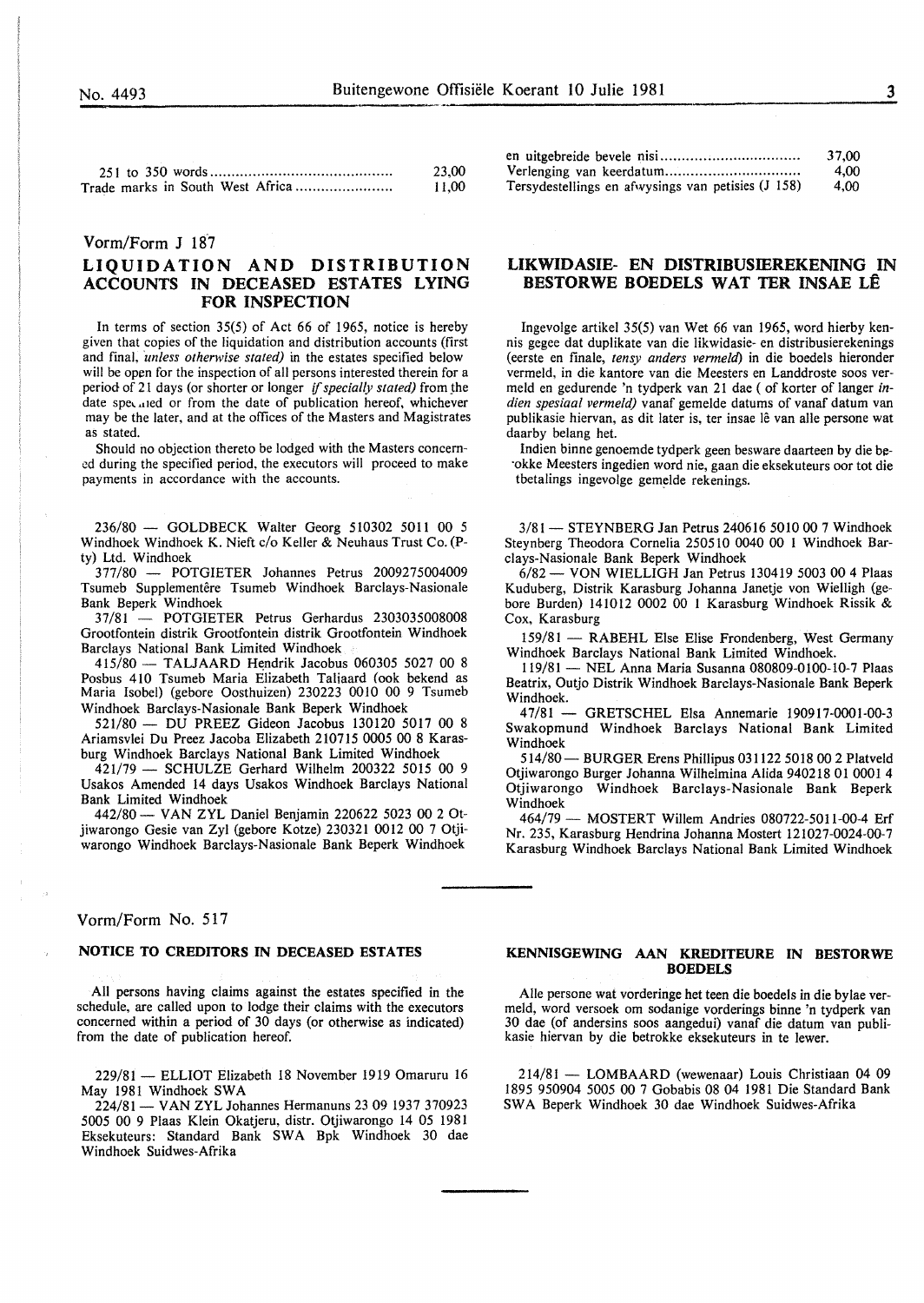# Vorm/Form J 193 NOTICE TO CREDITORS IN DECEASED

All persons having claims against the estates mentioned below are hereby called upon to lodge their claims with the executors concerned, within 30 days (or otherwise as indicated) calculated from the date of publication hereof. The information is given in the fol-Ic wing order: Estate number, surname and christian names, date of b· th, identity number, last address, date of death; surviving s1 ouse's names, surname date of birth and identity number; name and address of executor or authorised agent, period allowed for lodgement of claims if *other than* 30 *days.* 

ESTATES

181/81- DU TOIT Susanna Hendrieka 16 08 I928 280816 0015 00 8 Valleyweg 8, Eros Windhoek 26 04 1981 David Frederick du Toit F. M. Oehl Windhoek

215/81 - SINNIG Dieter Manfred 02 05 1950 Messelaar van Tsumeb 7 September 1980 F. M. Oehl Windhoek

193/81 - BRITZ Roelof Johannes Cornelius 16 Maart 1922 2203165009000 Plaas Honiton, distrik Gobabis 30 April 1981 Johanna Gezina Britz 10 November 1926 261110 0005 00 0 Barclays National Bank Limited Windhoek

204/81- BRIERS Carel Arnold 22 08 1953 530822 5038 00 1 114 Hibiscusstraat Ondangwa SWA 21 03 1981 Barclays-Nasionale Bank Beperk Windhoek

# Vorm/Form 519

### LIQUIDATION AND DISTRIBUTION ACCOUNT IN DE-CEASED ESTATE LYING FOR INSPECTION

In terms of section 35 (5) of Act 66 of 1965 notice is hereby given that the liquidation and distribution account in the Estate specified in the Schedule will be open for the inspection of all persons interested therein for a period of 21 days fromt he date of publication hereof (or otherwise as indicated) at the offices of the Master of the Supreme Court and Magistrate, as stated.

Should no objection thereto be lodged with the Master during the specified period, the Executor will proceed to make payment in ac- cordance therewith.

## KENNISGEWING AAN KREDITEURE IN BESTORWE BOEDELS

Aile persone wat vorderinge het teen die boedels hieronder vermeld, word hierby versoek om hul vorderinge by die betrokke eksekuteurs en binne 'n tydperk van 30 dae (of andersins soos aangedui) gereken vanaf die datum van publikasie hiervan in te lewer. Die inligting word verstrek in die volgorde: Boedelnommer, familienaam en voorname, geboortedatum, persoonsnommer; laaste adres, datum oorlede; nagelate eggenoot(note) se name, familienaam, geboortedatum en persoonsnommer; naam en adres van eksekuteurs of gemagtigde agent, tydperk toegelaat vir lewering van vorderings *indien anders as* 30 *dae.* 

232/81 - LIESENBERG Izak Stephanus 23 Junie 1912 l2062350ll006 Plot 13 Kapps Farm Windhoek 10 Junie 1981 Gertreuder Petronella Liebenberg 11 November 1915 IS I I I 10006009 G. P. Liebenberg Windhoek

221/81- LOUW Gesina Christina 30 05 1906 060530 0013 00 6 Wetterfells Maltahöhe 25 04 1981 J J Louw p/a Posbus 265 Otjiwarongo 9000 30 dae Windhoek SWA

228/81 - de Scande John Alfred 25/12/1908 081225 5011 00 7 Grootfontein 29/5/1981Barclays-Nasionale Bank Beperk Windhoek

200/81- BECKER Hans Martin 12-1-1901 010112-5013-10-8 Plaas Otjua Karibib Distrik 7-5-198I Barclays-Nasionale Bank Windhoek

#### LIKWIDASIE EN DISTRIBUSIEREKENING IN BESTORWE BOEDEL WAT TER INSAE LE

lngevolge artikel 35 (5) van Wet 66 van 1965 word hierby kennis gegee dat die Iikwidasie- en distribusierekening in die Boedel in die Bylae vermeld in die kantore van die Meester van die Hooggeregshof en Landdros soos vermeld vir 'n tydperk van 21 dae vanaf die datum van publikasie hiervan (of andersins soos aangedui) ter insae sal lê vir alle persone wat daarby belang het.

Indien geen besware daarteen by die Meester binne die gemelde tydperk ingedien word nie, sal die eksekuteur tot uitbetaling daarvolgens oorgaan.

179/81 - JACOBS Jan Abraham Gerhardus 300 730 5084 00 8 Tsumeb Eerste en Finale Likwidasie en Distribusierekening Jacobs Aletta Elisabeth 10 07 1981 Windhoek Tsumeb Standard Bank SWA Ltd Windhoek

Vorm/Form J 28

## ESTATES OR COMPANIES SEQUESTRATED OR WOUND UP PROVISIONALLY

Pursuant to section 17 (4) of the Insolvency Act, 1936, and section 356 (1) of the Companies Act, 1973, notice is hereby given by the Masters of the Supreme Court that the estates or companies mentioned below have been sequestrated or wound up provisionally by order of the said Court.

# BOEDELS OF MAATSKAPPYE WAT VOOR-LOPIG GESEKWESTREER OF GELIKWIDEER IS

Ingevolge artikel 17 (4) van die Insolvensiewet, 1936, en artikel 356 (1) van die Maatskappywet, 1973, word hierby deur die Meesters van die Hooggeregshof kennis gegee dat die boedels of maatskappye hieronder vermeld voorlopig op las van genoemde Hof gesekwestreer of gelikwideer is.

W14/80 - Insolvent Estate T. L Liebenberg t/a Otjiwarongo Meubelmark Wednesday the 22 July 198 I at 10.00 a.m. before the Master of the Supreme Court, Windhoek Proof of claims Security Trust SWA (Pty) Ltd Windhoek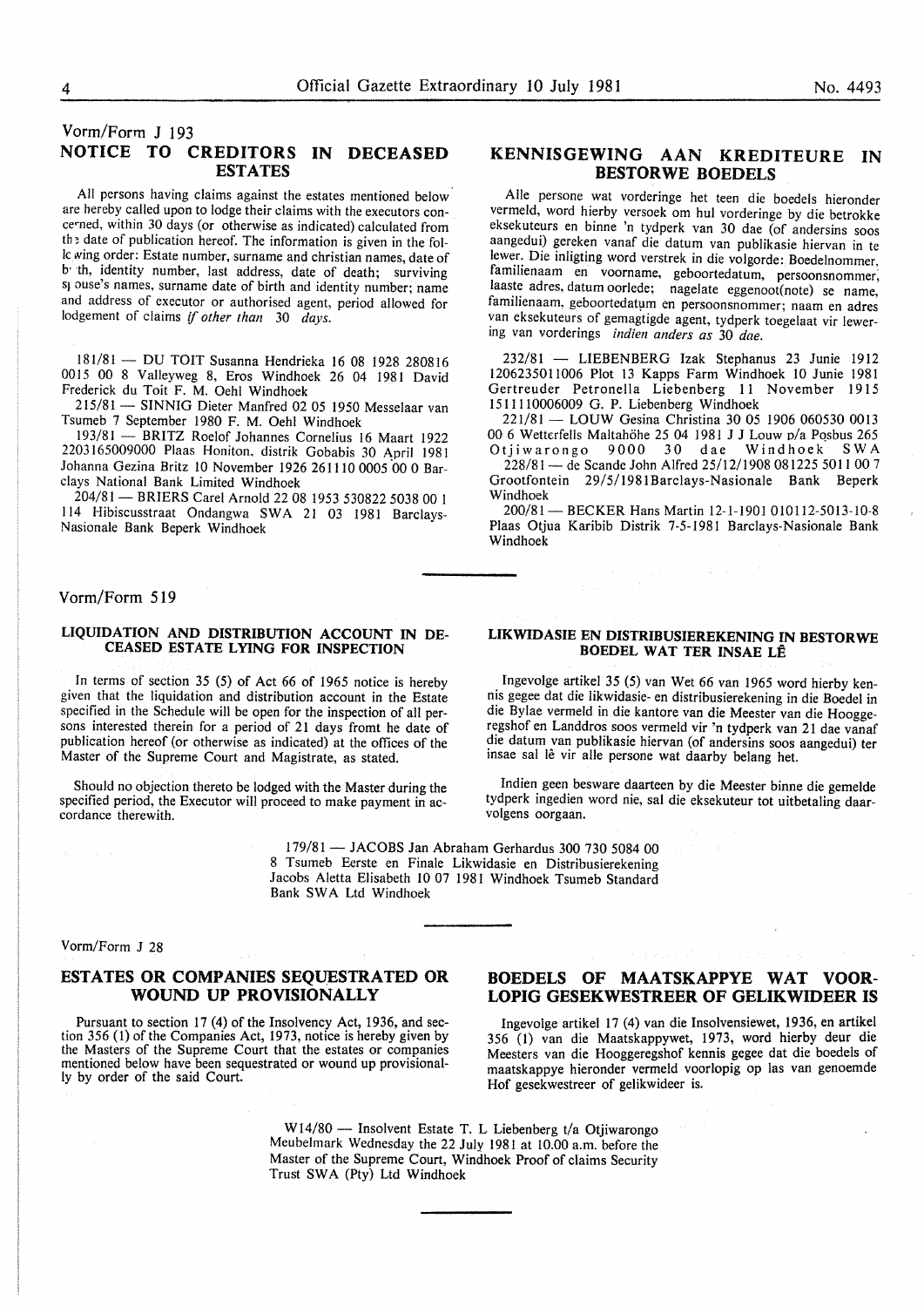## Vorm/Form **VD/LD**

## **AKTES: VERLORE DOKUMENTE**

Kennis word hiermee gegee ingevolge die Registrasie van Aktes Wet. No. 47 van 1937, dat die volgende applikante voornemens is om aanso $\epsilon$ k te doen vir 'n gesertifiseerde afskrif van die genoemde dokumcnt(e) er dat aile persone wal teen die uitreiking van sodanige afskr;i beswaar maak hiermee versoek word om dit skriftelik in te dien by die Registrateur van Aktes te genoemde plek, binne drie weke (en binne vyf weke in die geval van S.W.A.) na die laaste publikasie van die kennisgewing.

> WINDHOEK - Mortgage Bond No. 204/1947 dated 1st April, 1947 Max Rieder (born 28th January, 1907) Hedwig Staufenberg (formerly Schmidt born Platz on lOth January, 1903) 1 300 00 (One thousand threehundred Rand) 650.0.0) CERTAIN: Erf No. 355, Windhoek SITUATE: in the Municipality of Windhoek Registration Division K. MEASURING: 732 (seven hundred and

#### ADMINISTRASIE VIR TSWANAS: PLASE VIR TOE-KENNING IN DIE DISTRIK GOBABIS.

Aansoeke deur lede van die Tswana bevolking om die huur van ondergenoemde plase met die opsie van aankoop, kragtens die bepalings van die Wet op Landboukrediet, 1966, (Wet 28 van 1966) word ingewag.

Die Verteenwoordigende Owerheid van die Tswanas behou hom die reg voor om die plaas (plase) wat hierby te huur aangebied word, of enige gedeelte daarvan, te eniger tyd terug te trek.

Die voorgeskrewe vorm L.K.G. 86 A  $\overline{\text{SWA}}$ ) wat vir aansoeke gebruik moet word is by alle landdr $\sigma$ , kantore sowel as by die afdeling Landbou van die Admir.:strasie vir Tswans (Tel. 2583 Gobabis) verkrygbaar.

1. Resterende Gedeelte van Plaas: Gompou Nr. 490 Grootte: 4200,8611 hektaar Koopprys: R 125.000-00 Ligging: 70 kilometer Suid van Gobabis Tipe Boerdery: Beeste en Kleinvee.

#### **Verbeterings:**

Woonhuis en buitegebou Kampe met water Geheel omhein

2. Plaas: Loraine Nr. 494 Grootte: 4207 hektaar Koopprys: R 126,210-00 Ligging: 80 kilometer Suid-Oos van Gobabis Tipe Boerdery: Kleinvee en beeste **Verbeterings:**  Woonhuis en buitegeboue 31 Kampe met water

# **DEEDS: LOST** DOCUMENTS

Notice is hereby given in terms of the Deeds Registry Act. No. 47 of 1937, that the following applicants intend applying for a certified copy of the document(s) named and that all persons having objection to the issue of such copy are hereby requested to lodge the same in writing with the Registrar of Deeds at the place mentioned within three weeks (and within five weeks in the case of S.W.A.) from the last publication of the notice.

thirty-two) square metres H.J. van Biljon & Co Windhoek

Geheel omhein met Jakkalsproef

3. Plaas: Ruby Nr. 494 Grootte: 4207,1465 hektaar Koopprys: R105,175-00 Ligging: 80 Kilometer Suid van Gobabis Tipe Boerdery: Kleinvee en beeste. **Verbeterings:**  Geheel omhein (3 kante jakkalsproef) 24 Kampe met water Buitegeboue.

4. Plaas: Resterende Gedeelte van Kentucky Nr. 371 Grootte: 4220,6028 hektaar Koopprys: R130,200-00 Ligging: 90 Kilometer Suid van Gobabis Tipe Boerdery: Beeste en Kleinvee. **Verbeterings:**  Woonhuis en Buitegeboue Kampe met water Geheel omhein.

- (a) die huur strek oor 'n tydperk van veertig (40) jaar.
- (b) geen huurgeld is ten opsigte van die eerste twee jaar van die huur betaalbaar nie;
- (c) die jaarlikse huurgeld ten opsigte van die derde en vierde jaar van die huur is 2% van die koopprys;
- (d) die jaarlikse huurgeld ten opsigte van die vyfde jaar en enige verdere tydperk van die huur is 4% van die koopprys.

Inligting kan verkry word van die afdeling Landbou Mnr. J. F. van der Merwe, telefoon 2583 - Gobabis.

Die sluitingsdatum vir aile aansoeke is 17 Augustus 1981. Aansoek wat na hierdie datum ontvang word sal nie oorweeg word nie.

#### SEKRETARIS: Administrasie vir Tswanas

#### SANTAMTRUST BEPERK

In die boedel van wyle Gideon George Marthinus Lotz 051130 5013 00 1 Posbus 107, Kombat 9000 (SWA) 105/81.

Skuldeisers en Skuldenaars in bogemelde boedel word hiermee versoek om hulle eise in te dien by en hulle skulde te betaal aan die ondergetekende binne 'n tydperk van dertig (30) dae vanaf Vrydag 10 Julie 1981. Santamtrust Beperk, Posbus 1199, Port Elizabeth, 6000

MNR. J. F. TERBLANCHE Bestuurder